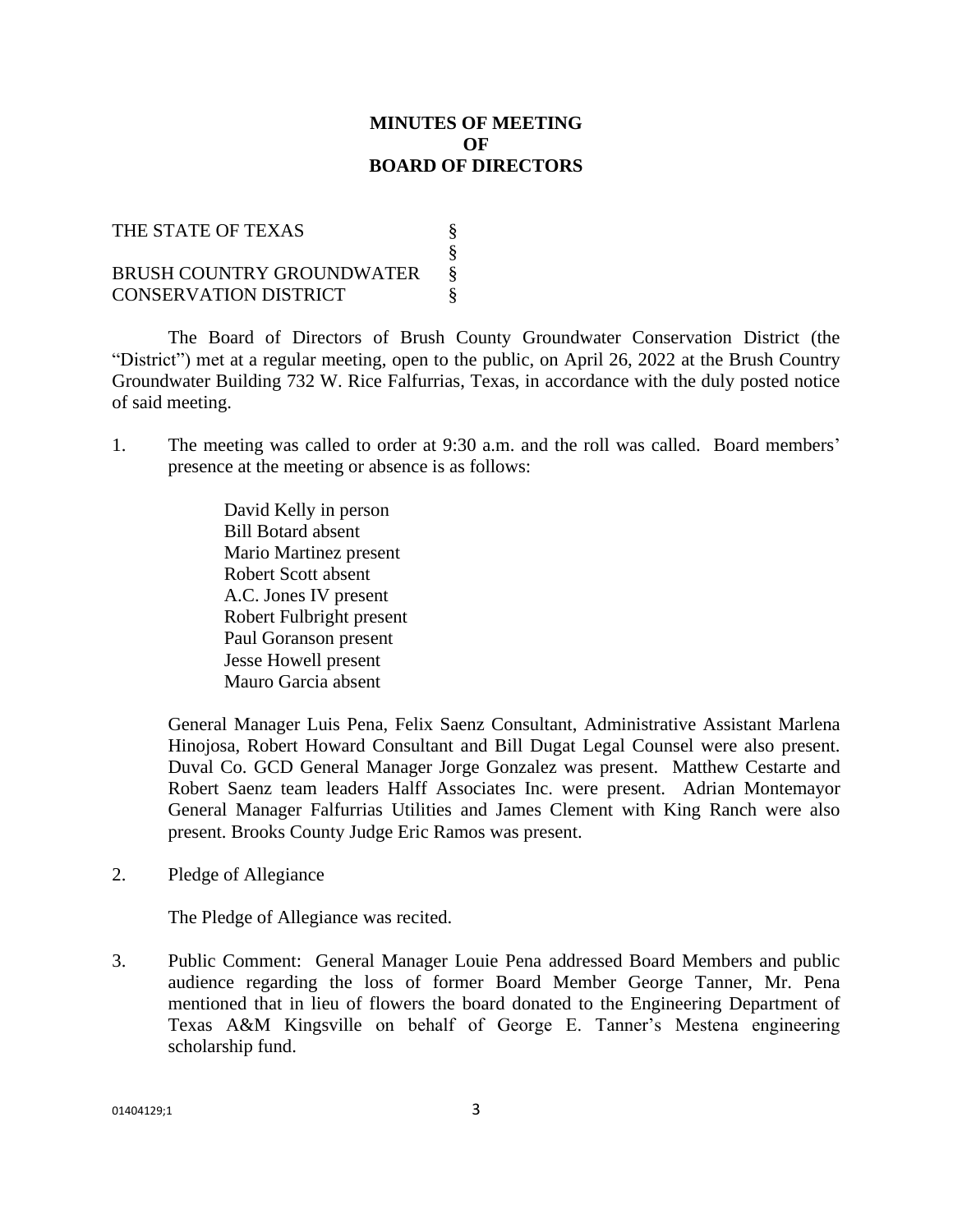- 4. Review, discuss, and act on minutes of the April 26, 2022 meeting, Motion to approve the minutes was made by Paul Goranson and seconded by Robert Fulbright. Unanimous vote to approve. Motion carries.
- 5. Discuss, consider, and possibly act on General Manager's report.

5 a. General Manager mentioned that he was unable to attend Kenedy County GCD meeting, however; he had spoken to Andy Garza and mentioned that they had had a public hearing on their management plan and had good discussion with Diana Nichols who works for La Paloma Ranch.

5 b. General Manager mentioned that he had traveled with Jorge Gonzalez to Weslaco for Region M meeting. Armando Vela spoke about lots of ponds, probably not reported, also damage caused by feral hogs and undocumented immigrants. Spoke about Dr. Giner who spoke about Mexico's water treaty with the United States and other possible funding through IBWC. Also mentioned the Carrizo cane project along the border.

5 c. Farmers Exchange Coop Association (FECA) – General Manager mentioned that he had attended the FECA meeting, lots of speakers, great turn out, farmers will need to come to us with production permits. Mr. Saenz was one of the speakers, was cut short, spoke about the process. Capital Farm Credit spoke about possible financing.

5d. General Manager spoke about 4 well registrations, added that we now have s3,565 wells registered.

5 e. General Manager reported that we are missing 2 wells, Mr. Felix Saenz mentioned he would get these on Friday.

5 f. Discussion regarding ARPA funding. General Manager mentioned that he had spoken to Yolanda Moran who is a consultant for Jim Wells County. He mentioned that they have received 7.5 million and they are having public hearings to rank the priorities as to how these funds will be spent. Mrs. Moran invited general manager to attend next commissioner's court meeting to discuss our well plugging program. Also mentioned that he had spoken to the other county judges, and Brooks County Judge was present Eric Ramos.

5.g. General Manager spoke about the wind turbine and showed video.

6. Discuss, consider, and possibly act on well plugging grants, including but not limited to the number of wells a landowner is grant eligible for plugging each fiscal year based on acreage. General manager presented a tier system for well plugging reimbursement based upon tract size: 1-300 Acres 1 well, 301-1,000 Acres 2 wells, 1,001-5,000 Acres 3 wells. General Manager also mentioned that he had reached out to Robert Bradley with the TWDB and asked if plugging a well makes a positive impact on the aquifer. Mr. Bradley mentioned that it does impact the area in a positive way. Paul Goranson made a motion to adopt the tiered approach described above to fund the number of wells based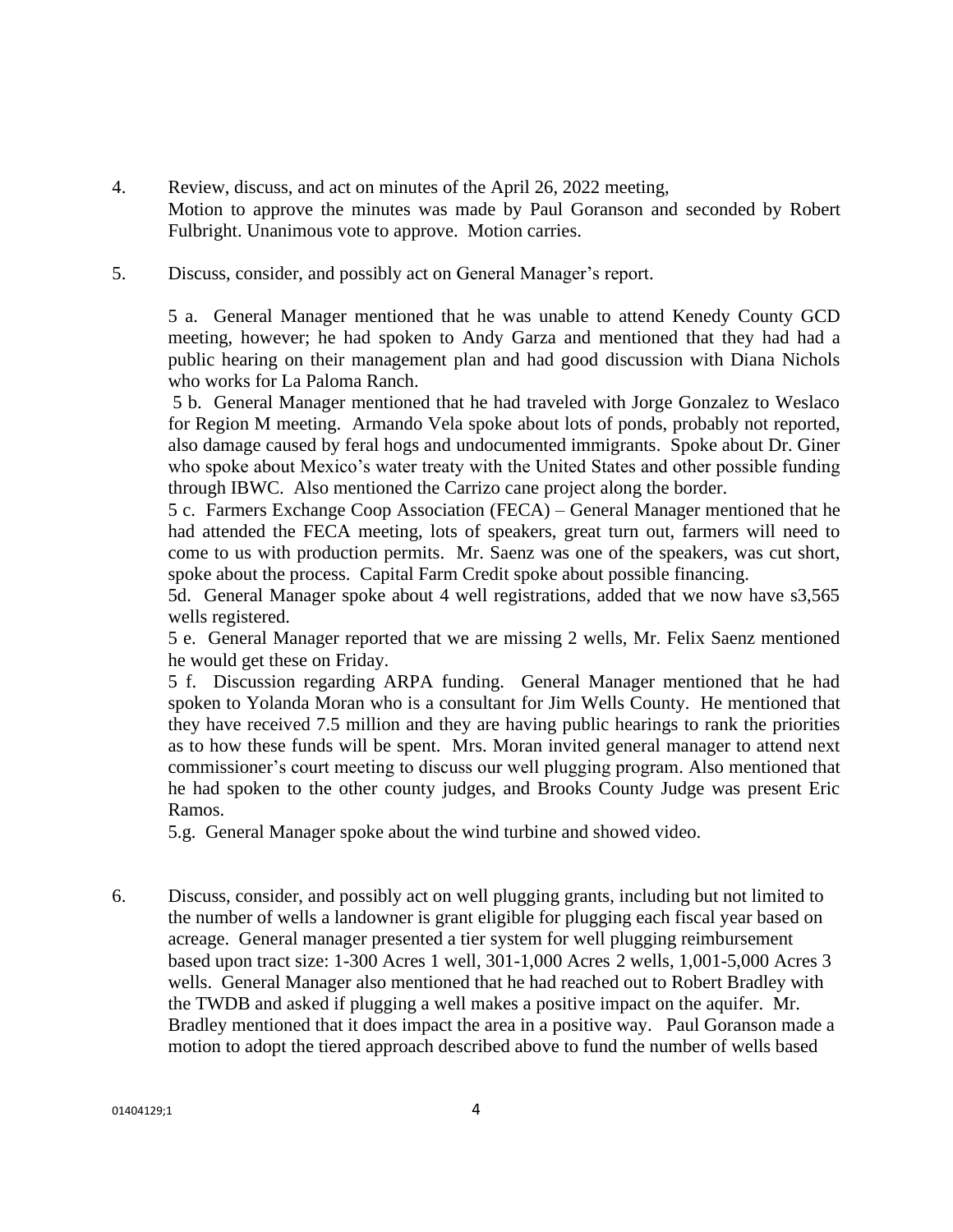upon tract size subject to funding and Robert Fulbright seconded, motion carried unanimously.

- 7. Discuss, consider and possibly act on contract from HALFF Associates, Inc. for data management services. Mr. Dugat presented revisions to Mathew Cestarte from Half and HALFF had accepted and made appropriate corrections to the contract. Motion made by Paul Goranson to approve the HALFF contract as revised, Mario Martinez seconded the motion, motion carried unanimously.
- 8. Discuss, consider and possibly act on payment of bills. Motion to approve the payment of bills for April was made by Jesse Howell and seconded by A.C. Jones. Unanimous vote to approve. Motion carries.
- 9. Discuss, consider and possibly act on legislative report by Robert Howard. Mr. Howard spoke of several run-off elections, federal funding through the Railroad Commission and continues working to find other funding solutions for groundwater. Judge Ramos spoke of monies being received. Information purposes only.
- 10. Discuss, consider and possibly act on investment report second quarter FY2021-2022. General Manager presented report, mentioned that we are also adequately pledged. Motion made by A.C. Jones to accept the investment report seconded by Mario Martinez, motion carries unanimously.
- 11. Discuss, consider and possibly act on Palmer Drought Index report  $2<sup>nd</sup>$  qtr. Fy 2021-2022. General manager presented the report, Paul Goranson made the motion to accept the report, seconded by Jesse Howell, motion carries.
- 12. Discuss, consider, and possibly act on Tax collection Summary 2<sup>nd</sup> qtr. Fy 2021-2022. Mr. Felix Saenz gave the report. Information only.
- 13. Discuss, consider, and possibly act on GMA 16 issues. Currently no issues.
- 14. Discuss, consider, and possibly act on new business and select date for next meeting. motion made by Paul Goranson to set the board meeting at May  $24<sup>th</sup>$ , 2022 at 9:30. seconded by Mario, motion carries.
- 15. Adjourn. Motion was made at 11:00 by Robert Fulbright to adjourn, seconded by Mario Martinez, motion carries.

.